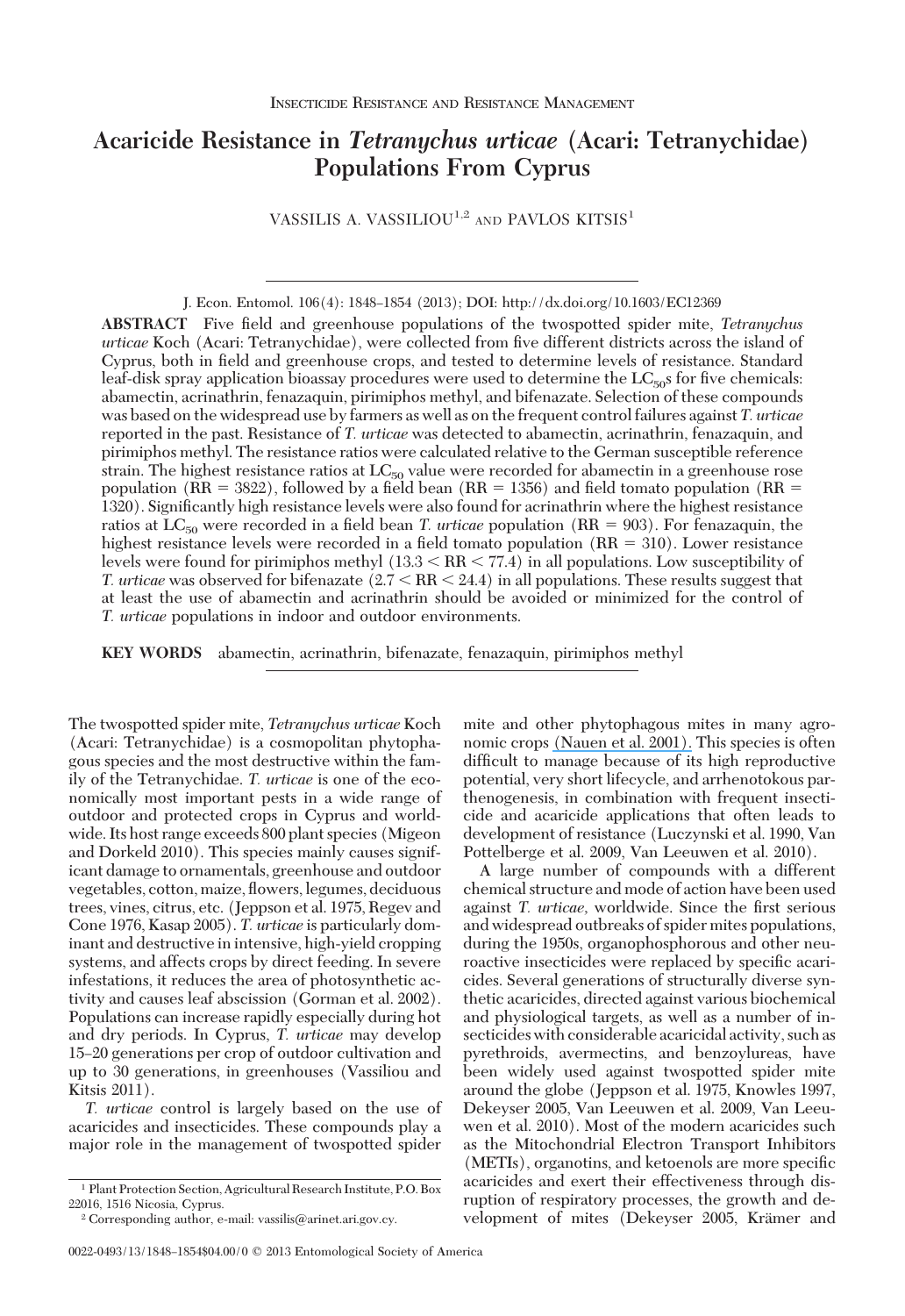| Collection site/district | Collection date | Crop           | No. of applications before collection <sup><math>a</math></sup> |     |     |              |
|--------------------------|-----------------|----------------|-----------------------------------------------------------------|-----|-----|--------------|
|                          |                 |                | <b>OPs</b>                                                      | Pvr | Avm | <b>METIs</b> |
| Arediou/Nicosia          | 24 Feb. 2010    | Rose $(G)$     | 24                                                              | 24  | 24  | 12           |
| Kellaki/Lemesos          | 15 July 2010    | Cucumber $(G)$ | 10                                                              | 10  | 10  | 20           |
| Kiti/Larnaca             | 21 Dec. 2010    | Tomato $(F)$   |                                                                 |     |     |              |
| Xylofagou/Ammochostos    | 29 Oct. 2010    | Tomato $(F)$   |                                                                 |     |     |              |
| Argaka/Paphos            | 20 Oct. 2010    | Beans $(F)$    |                                                                 |     |     |              |

**Table 1. Twospotted spider mite collection sites, dates, host plants, and cropping system**

The application history is also displayed.

*<sup>a</sup>* No. of applications in the sampling crops grouped by mode of action (OPs, organophosphates; Pyr, pyrethroids; Avm, avermectins; METIs, mitochondrial electron transport inhibitors).

G, greenhouse crop; F, field crop.

Schirmer 2007). Although newer compounds with acaricidal activity are often commercialised, older ones continue to be widely used by farmers, because of their low cost price.

Since the 1990s, many populations of the twospotted spider mite have developed global resistance against several new acaricides and insecticides (Arthropod Pesticide Resistance Database, http:// www.pesticideresistance.org/). The persistent exposure of *T. urticae* to diverse pesticides to contain it below economic threshold has resulted in resistant populations in 40 countries and to at least 85 different compounds, both in greenhouse and outdoor crops (Georghiou and Lagunes-Tejeda 1991, Stumpf and Nauen 2001).

Acaricide resistance in phytophagous mites is a seriously increasing phenomenon, especially in *T. urticae* and other Tetranychids that have a remarkable potential for rapid evolution of resistance (Croft and van de Baan 1988, Van Leeuwen et al. 2009). Given this unfavorable development, twospotted spider mite effective management is difficult in many agricultural systems [\(Jeppson et al. 1975\).](https://www.researchgate.net/publication/37873812_Mites_Injurious_To_Economic_Plants?el=1_x_8&enrichId=rgreq-f5c99a73-d917-4e1d-917d-539670bbadc0&enrichSource=Y292ZXJQYWdlOzI1NjQ4ODM2NztBUzo5NzY3Nzc4NjIyMjYwMkAxNDAwMjk5NjA3ODUy) In addition, twospotted spider mite populations have often developed a high degree of resistance to newly introduced compounds after few years of use, with cross-resistance reported to other compounds with the same mode of action.

Genetically similar*T. urticae* populations are usually found in crops under greenhouse conditions. In this environment, the resistance development is even faster because of the prolonged growing season, lack of natural enemies, and higher frequency of applications (Cranham and Helle 1985). Control failures have been reported for organophosphorous compounds for many decades as well as to other active ingredients, such as clofentezine, hexythiazox, abamectin, and tebufenpyrad [\(Nauen et al. 2001\).](https://www.researchgate.net/publication/11885532_Acaricide_toxicity_and_resistance_in_larvae_of_different_strains_of_Tetranychus_urticae_and_Panonychus_ulmi_Acari_Tetranychidae_Pest_Manag_Sci?el=1_x_8&enrichId=rgreq-f5c99a73-d917-4e1d-917d-539670bbadc0&enrichSource=Y292ZXJQYWdlOzI1NjQ4ODM2NztBUzo5NzY3Nzc4NjIyMjYwMkAxNDAwMjk5NjA3ODUy)

The development of insecticide and acaricide resistance is influenced by many factors, including genetics, biology and ecology, and control operations (Georghiou and Taylor 1977). These are usually classified based on their biochemical and physiological properties, as either mechanisms of decreased response to the pesticides (interaction of a pesticide with its target site), or mechanisms of decreased exposure (penetration, distribution, metabolism, and excretion) (Roush and Tabashnik 1990, Feyereisen 1995). The complexity of acaricide resistance in

twospotted spider mite populations may not be explained by a single mechanism. Cross-resistance and the inheritance of resistance are not necessarily common to localities in this mite species. This suggests that each selection process leads, possibly, to a different type of resistance mechanism, depending on the location and past selection history, and may yield different cross-resistance patterns [\(Osakabe et al. 2009\).](https://www.researchgate.net/publication/46262411_Evolutionary_Aspects_of_Acaricide-Resistance_Development_in_Spider_Mites?el=1_x_8&enrichId=rgreq-f5c99a73-d917-4e1d-917d-539670bbadc0&enrichSource=Y292ZXJQYWdlOzI1NjQ4ODM2NztBUzo5NzY3Nzc4NjIyMjYwMkAxNDAwMjk5NjA3ODUy)

This study is a part of a project aiming to approach the issue of *T. urticae* control in Cyprus under the perspective of integrated pest management (IPM). This is the first research conducted in Cyprus aiming to study the resistance of this mite species to different insecticides and acaricides. The particular task involved the determination at a national level, the resistance of *T. urticae* to organophosphates, pyrethroids, avermectins, and METI compounds, the major acaricide and insecticide classes extensively used for its management in the country. Here, we present the resistance levels recorded to five selected compounds,in greenhouse and outdoor*T. urticae* populations across Cyprus.

## **Materials and Methods**

**Mite Strains.** Five *T. urticae* populations were collected from both outdoor and greenhouse crops as shown in Table 1 and Fig. 1. The application history was determined by interviews. Most of the populations were collected from February to December 2010. Mites were collected from at least 20 different sampling spots at each site and were immediately



**Fig. 1.** *T. urticae* collection sites during the 2010 resistance monitoring survey in Cyprus.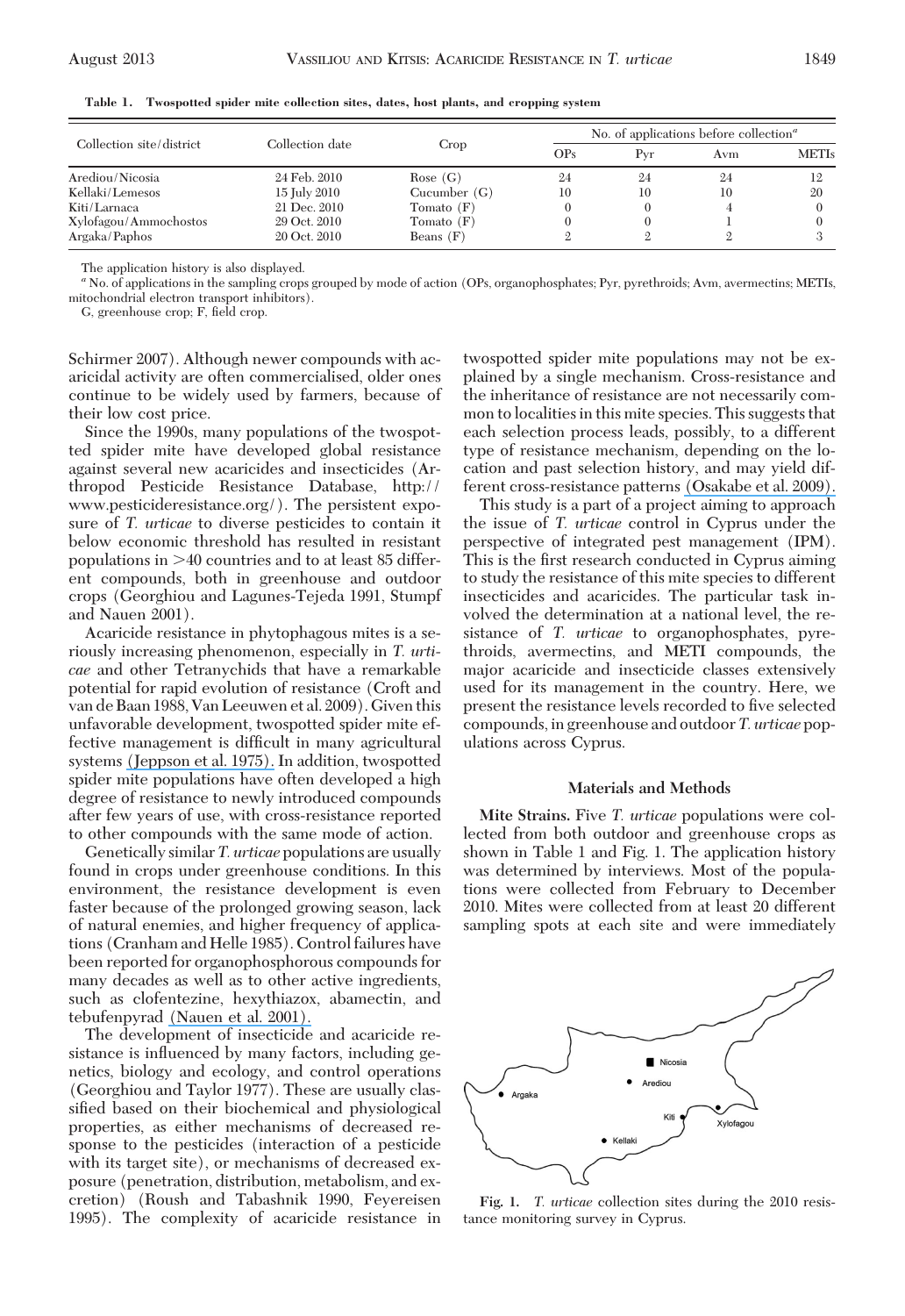transferred to the laboratory in a cooling box within a few hours of collection.

These populations were compared for resistance with the German susceptible reference strain *(GSS)*. This susceptible strain was initially collected on bean [*Phaseolus vulgaris* (L.)] [\(Nauen et al. 2001\),](https://www.researchgate.net/publication/11885532_Acaricide_toxicity_and_resistance_in_larvae_of_different_strains_of_Tetranychus_urticae_and_Panonychus_ulmi_Acari_Tetranychidae_Pest_Manag_Sci?el=1_x_8&enrichId=rgreq-f5c99a73-d917-4e1d-917d-539670bbadc0&enrichSource=Y292ZXJQYWdlOzI1NjQ4ODM2NztBUzo5NzY3Nzc4NjIyMjYwMkAxNDAwMjk5NjA3ODUy) and it has been maintained in the absence of acaricides for the past 40 yr. For the purpose of this study, GSS was obtained from the Plant Protection Institute of Heraklion of Crete, Greece, where it was maintained on bean plants in the laboratory under controlled conditions (26  $\pm$  1°C, 60–65% relative humidity (RH), and a photoperiod of 16:8 [L:D] h) without acaricide treatment. In Cyprus, it was reared and maintained separately in the Entomology and Toxicology laboratory of the Agricultural Research Institute, in a growth chamber on bean plants [*P. vulgaris* (L.)] of the French variety  $\ll$ Michelet longue cosse $\gg$  at 25  $\pm$  $1^{\circ}$ C, 65% RH, and a photoperiod of 16:8 (L:D) h.

**Mites Rearing.** To have sufficient mites to conduct bioassays, the collected mites from both the field and greenhouse environments were manually transferred from the sampled leaves to nontreated potted bean plants of the same variety on which the GSS was reared, placed in large insect-proof cages, and reared in a growth chamber with controlled conditions at  $25 \pm 1^{\circ}$ C, 65% RH, and a photoperiod of 16:8 (L:D) h. Each population was tested for resistance within 2–3 mo of arrival at the laboratory.

**Insecticides and Acaricides.** All tested insecticides and acaricides were commercial formulations and were the following: pirimiphos methyl (Actellic 50 EC; AgNova Pty Technologies, Eltham, Victoria, Australia), abamectin (Vertimec 1,8 EC; Syngenta Crop Protection AG, Basel, Switzerland), acrinathrin (Rufast 7,5EW; Cheminova, Leving, Denmark), fenazaquin (Pride 200 SC; Pentagon Fine Chemicals, Halebank, Widnes, United Kingdom), and bifenazate (Floramite 240 SC; Crompton Corporation, Middlebury, CT).

Bioassays. The experiment was carried out with five concentrations and four replications for each concentration and included a de-ionized water sprayed control. Every population was tested to all active ingredients on a different day. Bean leaves were placed on wet cotton in plastic petri dishes for conducting bioassays. In each treatment, 25 females of the same age from each of the tested population and the control were used. Adult females were transferred onto the leaf using a fine (camel) brush to an insect-glue ringshaped barrier  $(3-4 \text{ cm})$  in diameter) on the upper leaf side. This was done to prevent mites from possible escape during the experimental period. The prepared suspension of each insecticide and acaricide (2 ml) was sprayed onto the leaf-disk mites, using a Potter spray tower (Burkard, Rickmansworth, Hertfordshire, United Kingdom), ensuring uniformity and accuracy in the distribution of spray liquid on the leaf. Preliminary tests showed that the aqueous compound deposit produced by the Potter spray tower, at one bar pressure was 1.6 mg/cm<sup>2</sup>. The treated leaves were

then transferred to a climatically controlled chamber and kept at the same conditions as described above.

Mite mortality was scored after 24 h. Individual mite survival was determined by touching each mite with a fine brush. Dead mites were considered those that were unable to walk at least a distance equivalent to their body length.

**Data Analysis.** Mortality data were corrected using the Abbott's formula (Abbott 1925) and analyzed by probit analysis to determine the lethal concentration  $(LC_{50})$  values with respective 95% confidence limit (CL) (Finney 1971). Analysis was conducted using the Polo Plus Version 2.0 software (LeOra Software, Berkeley, CA). This software tests the linearity of dose–mortality response and provides the slope, the lethal concentrations (LC), and the 95% CL of the LC of each of the mortality line. Resistance ratios were calculated for each insecticide and acaricide by dividing the  $LC_{50}$  values of each of the active ingredient and field population by those from the susceptible GSS strain.

## **Results**

Bioassay results are presented in Table 2. Only bioassays in which the bioassays fit the linear probit model are presented in the Table, and the calculated resistance ratios of field populations and the susceptible GSS strain were significant. Hypothesis of equality was rejected in all cases (equal or minor than  $P \leq$  $0.05$ ).

**Abamectin Resistance Status.** Hypothesis of parallelism was rejected at  $P \leq 0.05$  in the cases of the 'AREDIOU' and 'XYLOFAGOU' field strains.  $LC_{50}$ values ranged from 5.42 to 83.29 mg/liter. Population from AREDIOU exhibited the highest rate of resistance with resistance ratio  $RR = 3822$ . The 'ARGAKA' and 'KITI' populations showed also very high resistance ratios ( $RR = 1356$  and  $RR = 1320$ , respectively). The 'KELLAKI' strain exhibited the lowest resistance ratio ( $RR = 248$ ), in abamectin.

**Pirimiphos-Methyl Resistance Status.** Hypothesis of parallelism was rejected at  $P \leq 0.05$  in the cases of the ARGAKA and XYLOFAGOU field strains.  $LC_{50}$  values ranged from 116.60 to 679.67 mg/liter. The AREDIOU population exhibited the highest rate of resistance with resistance ratio recorded at  $RR = 77.4$ , while the second highest resistance was found in the KITI population with resistance ratio  $RR = 40.5$ . The lowest resistance was exhibited in the KELLAKI population with  $RR = 13.3$ .

**Bifenazate Resistance Status.** Hypothesis of parallelism was rejected at  $P \leq 0.05$  in the cases of the ARGAKA, KELLAKI, XYLOFAGOU, and KITI field strains. LC<sub>50</sub> values ranged from 5.42 to 49.15 mg/liter. All populations exhibited high susceptibility to bifenazate with  $LC_{50}$  ranged from 2.7  $<$  24.4.

**Fenazaquin Resistance Status.** Hypothesis of parallelism was rejected at  $P \leq 0.05$  in the cases of the KELLAKI and XYLOFAGOU field strains.  $LC_{50}$  values ranged from 49.08 to 4,902 mg/liter. An  $RR = 310$  was observed in the KITI population exhibiting the highest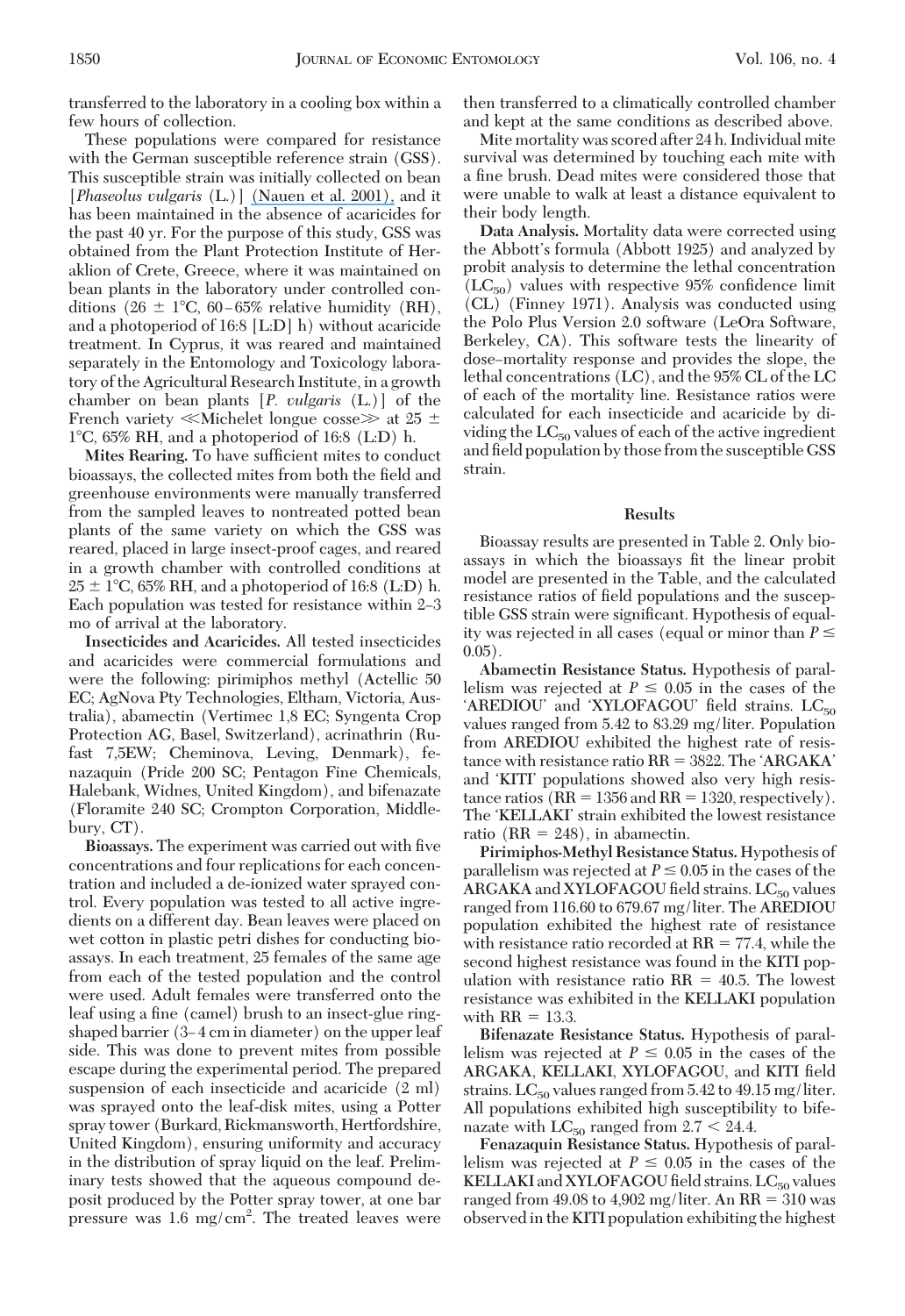**Table 2. Log-dose probit mortality results for** *T. urticae* **populations tested with different insecticides and acaricides**

| Abamectin<br><b>GSS</b><br>558<br>22.36<br>$0.02a^a$<br>$0.02 - 0.03$<br>$2.11 \pm 0.21$<br>4<br>528<br>5.42b<br>11.22<br><b>KELLAKI</b><br>4.54-6.27<br>$2.46 \pm 0.24$<br>$\overline{4}$<br>248<br>197-314<br><b>XYLOFAGOU</b><br>505<br>20.08c<br>24.23<br>921<br>14.58-26.26<br>$1.47 \pm 0.15$<br>$\overline{4}$<br>457<br>39.74<br>1,320<br><b>KITI</b><br>28.79c<br>15.96-41.52<br>$1.63 \pm 0.21$<br>$\overline{4}$<br><b>ARGAKA</b><br>528<br>29.55c<br>21.68-38.48<br>$1.69 \pm 0.17$<br>28.80<br>1,356<br>$\overline{4}$<br><b>AREDIOU</b><br>83.29d<br>21.75<br>400<br>$\overline{4}$<br>3,822<br>73.82-92.71<br>$5.37 \pm 0.95$<br>Pirimiphos methyl<br><b>GSS</b><br>8.78a<br>371<br>$4.10 \pm 0.54$<br>35.74<br>$\overline{4}$<br>5.98-11.02<br>116.60b<br><b>KELLAKI</b><br>444<br>98.04-133.31<br>$4.95 \pm 0.50$<br>40.54<br>13.3<br>$\overline{4}$<br>31<br><b>XYLOFAGOU</b><br>465<br>272.68c<br>237.14-305.99<br>$6.28 \pm 0.69$<br>30.96<br>$\overline{4}$<br>474<br>283.54c<br>31.45<br>32.3<br><b>ARGAKA</b><br>241.53-321.25<br>$6.45 \pm 0.93$<br>4<br><b>KITI</b><br>430<br>355.55c<br>73.67<br>$\overline{4}$<br>40.5<br>287.81-435<br>$5.29 \pm 0.58$<br><b>AREDIOU</b><br>376<br>679.67d<br>56.17<br>$\overline{4}$<br>77.4<br>599.47-782.16<br>$5.08 \pm 0.64$<br>Bifenazate<br><b>GSS</b><br>391<br>2.02a<br>$1.50 - 2.52$<br>4.02<br>$3.03 \pm 0.31$<br>4<br>5.42 <sub>b</sub><br><b>XYLOFAGOU</b><br>481<br>$4.61 - 6.33$<br>$4.23 \pm 0.38$<br>39.95<br>$\overline{4}$<br>2.7<br>$2.24 - 3.23$<br><b>KITI</b><br>475<br>$\overline{4}$<br>4.9<br>9.82c<br>23.63<br>$4.02 - 5.89$<br>8.30-11.06<br>$4.75 \pm 0.58$<br>5.1<br><b>ARGAKA</b><br>399<br>10.20c<br>7.76-11.99<br>$4.16 \pm 0.61$<br>30.93<br>$\overline{4}$<br>$4.11 - 6.23$<br>6.1<br><b>KELLAKI</b><br>493<br>12.25c<br>$10.15 - 13.40$<br>$10.08 \pm 1.59$<br>41.64<br>$\overline{4}$<br>$5.13 - 7.20$<br><b>AREDIOU</b><br>493<br>49.15d<br>39.57-58.86<br>$3.06 \pm 0.33$<br>32.05<br>$\overline{4}$<br>24.4<br>Fenazaquin<br><b>GSS</b><br>390<br>15.85a<br>36.03<br>$\overline{4}$<br>10.57-20.30<br>$3.08 \pm 0.51$<br><b>ARGAKA</b><br>49.08b<br>358<br>42.63-55.26<br>$4.03 \pm 0.40$<br>23.61<br>$\overline{4}$<br>3.1<br>$2.51 - 3.83$<br>3.7<br><b>KELLAKI</b><br>496<br>58.28b<br>50.60-64.50<br>$6.51 \pm 0.72$<br>38.65<br>$3.01 - 4.49$<br>$\overline{4}$<br><b>XYLOFAGOU</b><br>515<br>107.46c<br>21.88<br>6.8<br>5.56-8.27<br>98.20-116.54<br>$4.88 \pm 0.50$<br>$\overline{4}$<br><b>AREDIOU</b><br>434<br>2,994d<br>11.96<br>189<br>2,694-3,316<br>$3.96 \pm 0.68$<br>$\overline{4}$<br><b>KITI</b><br>504<br>29.27<br>310<br>4,902e<br>4,077-5,789<br>$3.28 \pm 0.42$<br>$\overline{4}$<br>Acrinathrin<br><b>GSS</b><br>22.81<br>456<br>15.95a<br>13.34-18.05<br>$3.35 \pm 0.53$<br>$\overline{4}$<br><b>AREDIOU</b><br>457<br>22.62<br>1.420b<br>725-2067<br>$1.40 \pm 0.32$<br>$\overline{4}$<br>89<br>26.70<br><b>KELLAKI</b><br>417<br>4,060c<br>3,280-4,800<br>$3.79 \pm 0.42$<br>$\overline{4}$<br>255<br><b>KITI</b><br>293<br>29.78<br>473<br>7,543d<br>$5.07 \pm 0.86$<br>$\overline{4}$<br>5,807-8,830<br><b>ARGAKA</b><br>458<br>9,809-18,229<br>$2.46 \pm 0.35$<br>25.64<br>$\overline{4}$<br>903<br>14,400e | Strain/active substance | $\boldsymbol{n}$ | $LC_{50}$ (mg AI liter <sup>-1</sup> ) | 95% CL        | Slope $\pm$ SE  | $\chi^2$ | df             | $\mathbb{R}$ | RR (95% CL)   |
|----------------------------------------------------------------------------------------------------------------------------------------------------------------------------------------------------------------------------------------------------------------------------------------------------------------------------------------------------------------------------------------------------------------------------------------------------------------------------------------------------------------------------------------------------------------------------------------------------------------------------------------------------------------------------------------------------------------------------------------------------------------------------------------------------------------------------------------------------------------------------------------------------------------------------------------------------------------------------------------------------------------------------------------------------------------------------------------------------------------------------------------------------------------------------------------------------------------------------------------------------------------------------------------------------------------------------------------------------------------------------------------------------------------------------------------------------------------------------------------------------------------------------------------------------------------------------------------------------------------------------------------------------------------------------------------------------------------------------------------------------------------------------------------------------------------------------------------------------------------------------------------------------------------------------------------------------------------------------------------------------------------------------------------------------------------------------------------------------------------------------------------------------------------------------------------------------------------------------------------------------------------------------------------------------------------------------------------------------------------------------------------------------------------------------------------------------------------------------------------------------------------------------------------------------------------------------------------------------------------------------------------------------------------------------------------------------------------------------------------------------------------------------------------------------------------------------------------------------------------------------------------------------------------------------------------------------------------------------------------------------------------------------------------------------------------------------------------------------------------------------------------------------------------------------------------------------------------------------------------------|-------------------------|------------------|----------------------------------------|---------------|-----------------|----------|----------------|--------------|---------------|
|                                                                                                                                                                                                                                                                                                                                                                                                                                                                                                                                                                                                                                                                                                                                                                                                                                                                                                                                                                                                                                                                                                                                                                                                                                                                                                                                                                                                                                                                                                                                                                                                                                                                                                                                                                                                                                                                                                                                                                                                                                                                                                                                                                                                                                                                                                                                                                                                                                                                                                                                                                                                                                                                                                                                                                                                                                                                                                                                                                                                                                                                                                                                                                                                                                              |                         |                  |                                        |               |                 |          |                |              |               |
|                                                                                                                                                                                                                                                                                                                                                                                                                                                                                                                                                                                                                                                                                                                                                                                                                                                                                                                                                                                                                                                                                                                                                                                                                                                                                                                                                                                                                                                                                                                                                                                                                                                                                                                                                                                                                                                                                                                                                                                                                                                                                                                                                                                                                                                                                                                                                                                                                                                                                                                                                                                                                                                                                                                                                                                                                                                                                                                                                                                                                                                                                                                                                                                                                                              |                         |                  |                                        |               |                 |          |                |              |               |
|                                                                                                                                                                                                                                                                                                                                                                                                                                                                                                                                                                                                                                                                                                                                                                                                                                                                                                                                                                                                                                                                                                                                                                                                                                                                                                                                                                                                                                                                                                                                                                                                                                                                                                                                                                                                                                                                                                                                                                                                                                                                                                                                                                                                                                                                                                                                                                                                                                                                                                                                                                                                                                                                                                                                                                                                                                                                                                                                                                                                                                                                                                                                                                                                                                              |                         |                  |                                        |               |                 |          |                |              |               |
|                                                                                                                                                                                                                                                                                                                                                                                                                                                                                                                                                                                                                                                                                                                                                                                                                                                                                                                                                                                                                                                                                                                                                                                                                                                                                                                                                                                                                                                                                                                                                                                                                                                                                                                                                                                                                                                                                                                                                                                                                                                                                                                                                                                                                                                                                                                                                                                                                                                                                                                                                                                                                                                                                                                                                                                                                                                                                                                                                                                                                                                                                                                                                                                                                                              |                         |                  |                                        |               |                 |          |                |              | 691-1,228     |
|                                                                                                                                                                                                                                                                                                                                                                                                                                                                                                                                                                                                                                                                                                                                                                                                                                                                                                                                                                                                                                                                                                                                                                                                                                                                                                                                                                                                                                                                                                                                                                                                                                                                                                                                                                                                                                                                                                                                                                                                                                                                                                                                                                                                                                                                                                                                                                                                                                                                                                                                                                                                                                                                                                                                                                                                                                                                                                                                                                                                                                                                                                                                                                                                                                              |                         |                  |                                        |               |                 |          |                |              | 959-1,819     |
|                                                                                                                                                                                                                                                                                                                                                                                                                                                                                                                                                                                                                                                                                                                                                                                                                                                                                                                                                                                                                                                                                                                                                                                                                                                                                                                                                                                                                                                                                                                                                                                                                                                                                                                                                                                                                                                                                                                                                                                                                                                                                                                                                                                                                                                                                                                                                                                                                                                                                                                                                                                                                                                                                                                                                                                                                                                                                                                                                                                                                                                                                                                                                                                                                                              |                         |                  |                                        |               |                 |          |                |              | 1,038-1,771   |
|                                                                                                                                                                                                                                                                                                                                                                                                                                                                                                                                                                                                                                                                                                                                                                                                                                                                                                                                                                                                                                                                                                                                                                                                                                                                                                                                                                                                                                                                                                                                                                                                                                                                                                                                                                                                                                                                                                                                                                                                                                                                                                                                                                                                                                                                                                                                                                                                                                                                                                                                                                                                                                                                                                                                                                                                                                                                                                                                                                                                                                                                                                                                                                                                                                              |                         |                  |                                        |               |                 |          |                |              | 3,158-4,626   |
|                                                                                                                                                                                                                                                                                                                                                                                                                                                                                                                                                                                                                                                                                                                                                                                                                                                                                                                                                                                                                                                                                                                                                                                                                                                                                                                                                                                                                                                                                                                                                                                                                                                                                                                                                                                                                                                                                                                                                                                                                                                                                                                                                                                                                                                                                                                                                                                                                                                                                                                                                                                                                                                                                                                                                                                                                                                                                                                                                                                                                                                                                                                                                                                                                                              |                         |                  |                                        |               |                 |          |                |              |               |
|                                                                                                                                                                                                                                                                                                                                                                                                                                                                                                                                                                                                                                                                                                                                                                                                                                                                                                                                                                                                                                                                                                                                                                                                                                                                                                                                                                                                                                                                                                                                                                                                                                                                                                                                                                                                                                                                                                                                                                                                                                                                                                                                                                                                                                                                                                                                                                                                                                                                                                                                                                                                                                                                                                                                                                                                                                                                                                                                                                                                                                                                                                                                                                                                                                              |                         |                  |                                        |               |                 |          |                |              |               |
|                                                                                                                                                                                                                                                                                                                                                                                                                                                                                                                                                                                                                                                                                                                                                                                                                                                                                                                                                                                                                                                                                                                                                                                                                                                                                                                                                                                                                                                                                                                                                                                                                                                                                                                                                                                                                                                                                                                                                                                                                                                                                                                                                                                                                                                                                                                                                                                                                                                                                                                                                                                                                                                                                                                                                                                                                                                                                                                                                                                                                                                                                                                                                                                                                                              |                         |                  |                                        |               |                 |          |                |              | 11.24-15.67   |
|                                                                                                                                                                                                                                                                                                                                                                                                                                                                                                                                                                                                                                                                                                                                                                                                                                                                                                                                                                                                                                                                                                                                                                                                                                                                                                                                                                                                                                                                                                                                                                                                                                                                                                                                                                                                                                                                                                                                                                                                                                                                                                                                                                                                                                                                                                                                                                                                                                                                                                                                                                                                                                                                                                                                                                                                                                                                                                                                                                                                                                                                                                                                                                                                                                              |                         |                  |                                        |               |                 |          |                |              | 26.34-36.56   |
|                                                                                                                                                                                                                                                                                                                                                                                                                                                                                                                                                                                                                                                                                                                                                                                                                                                                                                                                                                                                                                                                                                                                                                                                                                                                                                                                                                                                                                                                                                                                                                                                                                                                                                                                                                                                                                                                                                                                                                                                                                                                                                                                                                                                                                                                                                                                                                                                                                                                                                                                                                                                                                                                                                                                                                                                                                                                                                                                                                                                                                                                                                                                                                                                                                              |                         |                  |                                        |               |                 |          |                |              | 27.31-38.14   |
|                                                                                                                                                                                                                                                                                                                                                                                                                                                                                                                                                                                                                                                                                                                                                                                                                                                                                                                                                                                                                                                                                                                                                                                                                                                                                                                                                                                                                                                                                                                                                                                                                                                                                                                                                                                                                                                                                                                                                                                                                                                                                                                                                                                                                                                                                                                                                                                                                                                                                                                                                                                                                                                                                                                                                                                                                                                                                                                                                                                                                                                                                                                                                                                                                                              |                         |                  |                                        |               |                 |          |                |              | 34.37-47.63   |
|                                                                                                                                                                                                                                                                                                                                                                                                                                                                                                                                                                                                                                                                                                                                                                                                                                                                                                                                                                                                                                                                                                                                                                                                                                                                                                                                                                                                                                                                                                                                                                                                                                                                                                                                                                                                                                                                                                                                                                                                                                                                                                                                                                                                                                                                                                                                                                                                                                                                                                                                                                                                                                                                                                                                                                                                                                                                                                                                                                                                                                                                                                                                                                                                                                              |                         |                  |                                        |               |                 |          |                |              | 65.80-90.92   |
|                                                                                                                                                                                                                                                                                                                                                                                                                                                                                                                                                                                                                                                                                                                                                                                                                                                                                                                                                                                                                                                                                                                                                                                                                                                                                                                                                                                                                                                                                                                                                                                                                                                                                                                                                                                                                                                                                                                                                                                                                                                                                                                                                                                                                                                                                                                                                                                                                                                                                                                                                                                                                                                                                                                                                                                                                                                                                                                                                                                                                                                                                                                                                                                                                                              |                         |                  |                                        |               |                 |          |                |              |               |
|                                                                                                                                                                                                                                                                                                                                                                                                                                                                                                                                                                                                                                                                                                                                                                                                                                                                                                                                                                                                                                                                                                                                                                                                                                                                                                                                                                                                                                                                                                                                                                                                                                                                                                                                                                                                                                                                                                                                                                                                                                                                                                                                                                                                                                                                                                                                                                                                                                                                                                                                                                                                                                                                                                                                                                                                                                                                                                                                                                                                                                                                                                                                                                                                                                              |                         |                  |                                        |               |                 |          |                |              |               |
|                                                                                                                                                                                                                                                                                                                                                                                                                                                                                                                                                                                                                                                                                                                                                                                                                                                                                                                                                                                                                                                                                                                                                                                                                                                                                                                                                                                                                                                                                                                                                                                                                                                                                                                                                                                                                                                                                                                                                                                                                                                                                                                                                                                                                                                                                                                                                                                                                                                                                                                                                                                                                                                                                                                                                                                                                                                                                                                                                                                                                                                                                                                                                                                                                                              |                         |                  |                                        |               |                 |          |                |              |               |
|                                                                                                                                                                                                                                                                                                                                                                                                                                                                                                                                                                                                                                                                                                                                                                                                                                                                                                                                                                                                                                                                                                                                                                                                                                                                                                                                                                                                                                                                                                                                                                                                                                                                                                                                                                                                                                                                                                                                                                                                                                                                                                                                                                                                                                                                                                                                                                                                                                                                                                                                                                                                                                                                                                                                                                                                                                                                                                                                                                                                                                                                                                                                                                                                                                              |                         |                  |                                        |               |                 |          |                |              |               |
|                                                                                                                                                                                                                                                                                                                                                                                                                                                                                                                                                                                                                                                                                                                                                                                                                                                                                                                                                                                                                                                                                                                                                                                                                                                                                                                                                                                                                                                                                                                                                                                                                                                                                                                                                                                                                                                                                                                                                                                                                                                                                                                                                                                                                                                                                                                                                                                                                                                                                                                                                                                                                                                                                                                                                                                                                                                                                                                                                                                                                                                                                                                                                                                                                                              |                         |                  |                                        |               |                 |          |                |              |               |
|                                                                                                                                                                                                                                                                                                                                                                                                                                                                                                                                                                                                                                                                                                                                                                                                                                                                                                                                                                                                                                                                                                                                                                                                                                                                                                                                                                                                                                                                                                                                                                                                                                                                                                                                                                                                                                                                                                                                                                                                                                                                                                                                                                                                                                                                                                                                                                                                                                                                                                                                                                                                                                                                                                                                                                                                                                                                                                                                                                                                                                                                                                                                                                                                                                              |                         |                  |                                        |               |                 |          |                |              |               |
|                                                                                                                                                                                                                                                                                                                                                                                                                                                                                                                                                                                                                                                                                                                                                                                                                                                                                                                                                                                                                                                                                                                                                                                                                                                                                                                                                                                                                                                                                                                                                                                                                                                                                                                                                                                                                                                                                                                                                                                                                                                                                                                                                                                                                                                                                                                                                                                                                                                                                                                                                                                                                                                                                                                                                                                                                                                                                                                                                                                                                                                                                                                                                                                                                                              |                         |                  |                                        |               |                 |          |                |              | 19.85-29.92   |
|                                                                                                                                                                                                                                                                                                                                                                                                                                                                                                                                                                                                                                                                                                                                                                                                                                                                                                                                                                                                                                                                                                                                                                                                                                                                                                                                                                                                                                                                                                                                                                                                                                                                                                                                                                                                                                                                                                                                                                                                                                                                                                                                                                                                                                                                                                                                                                                                                                                                                                                                                                                                                                                                                                                                                                                                                                                                                                                                                                                                                                                                                                                                                                                                                                              |                         |                  |                                        |               |                 |          |                |              |               |
|                                                                                                                                                                                                                                                                                                                                                                                                                                                                                                                                                                                                                                                                                                                                                                                                                                                                                                                                                                                                                                                                                                                                                                                                                                                                                                                                                                                                                                                                                                                                                                                                                                                                                                                                                                                                                                                                                                                                                                                                                                                                                                                                                                                                                                                                                                                                                                                                                                                                                                                                                                                                                                                                                                                                                                                                                                                                                                                                                                                                                                                                                                                                                                                                                                              |                         |                  |                                        |               |                 |          |                |              |               |
|                                                                                                                                                                                                                                                                                                                                                                                                                                                                                                                                                                                                                                                                                                                                                                                                                                                                                                                                                                                                                                                                                                                                                                                                                                                                                                                                                                                                                                                                                                                                                                                                                                                                                                                                                                                                                                                                                                                                                                                                                                                                                                                                                                                                                                                                                                                                                                                                                                                                                                                                                                                                                                                                                                                                                                                                                                                                                                                                                                                                                                                                                                                                                                                                                                              |                         |                  |                                        |               |                 |          |                |              |               |
|                                                                                                                                                                                                                                                                                                                                                                                                                                                                                                                                                                                                                                                                                                                                                                                                                                                                                                                                                                                                                                                                                                                                                                                                                                                                                                                                                                                                                                                                                                                                                                                                                                                                                                                                                                                                                                                                                                                                                                                                                                                                                                                                                                                                                                                                                                                                                                                                                                                                                                                                                                                                                                                                                                                                                                                                                                                                                                                                                                                                                                                                                                                                                                                                                                              |                         |                  |                                        |               |                 |          |                |              |               |
|                                                                                                                                                                                                                                                                                                                                                                                                                                                                                                                                                                                                                                                                                                                                                                                                                                                                                                                                                                                                                                                                                                                                                                                                                                                                                                                                                                                                                                                                                                                                                                                                                                                                                                                                                                                                                                                                                                                                                                                                                                                                                                                                                                                                                                                                                                                                                                                                                                                                                                                                                                                                                                                                                                                                                                                                                                                                                                                                                                                                                                                                                                                                                                                                                                              |                         |                  |                                        |               |                 |          |                |              |               |
|                                                                                                                                                                                                                                                                                                                                                                                                                                                                                                                                                                                                                                                                                                                                                                                                                                                                                                                                                                                                                                                                                                                                                                                                                                                                                                                                                                                                                                                                                                                                                                                                                                                                                                                                                                                                                                                                                                                                                                                                                                                                                                                                                                                                                                                                                                                                                                                                                                                                                                                                                                                                                                                                                                                                                                                                                                                                                                                                                                                                                                                                                                                                                                                                                                              |                         |                  |                                        |               |                 |          |                |              | 153.16-233.18 |
|                                                                                                                                                                                                                                                                                                                                                                                                                                                                                                                                                                                                                                                                                                                                                                                                                                                                                                                                                                                                                                                                                                                                                                                                                                                                                                                                                                                                                                                                                                                                                                                                                                                                                                                                                                                                                                                                                                                                                                                                                                                                                                                                                                                                                                                                                                                                                                                                                                                                                                                                                                                                                                                                                                                                                                                                                                                                                                                                                                                                                                                                                                                                                                                                                                              |                         |                  |                                        |               |                 |          |                |              | 247.77-386.30 |
|                                                                                                                                                                                                                                                                                                                                                                                                                                                                                                                                                                                                                                                                                                                                                                                                                                                                                                                                                                                                                                                                                                                                                                                                                                                                                                                                                                                                                                                                                                                                                                                                                                                                                                                                                                                                                                                                                                                                                                                                                                                                                                                                                                                                                                                                                                                                                                                                                                                                                                                                                                                                                                                                                                                                                                                                                                                                                                                                                                                                                                                                                                                                                                                                                                              |                         |                  |                                        |               |                 |          |                |              |               |
|                                                                                                                                                                                                                                                                                                                                                                                                                                                                                                                                                                                                                                                                                                                                                                                                                                                                                                                                                                                                                                                                                                                                                                                                                                                                                                                                                                                                                                                                                                                                                                                                                                                                                                                                                                                                                                                                                                                                                                                                                                                                                                                                                                                                                                                                                                                                                                                                                                                                                                                                                                                                                                                                                                                                                                                                                                                                                                                                                                                                                                                                                                                                                                                                                                              |                         |                  |                                        |               |                 |          |                |              |               |
|                                                                                                                                                                                                                                                                                                                                                                                                                                                                                                                                                                                                                                                                                                                                                                                                                                                                                                                                                                                                                                                                                                                                                                                                                                                                                                                                                                                                                                                                                                                                                                                                                                                                                                                                                                                                                                                                                                                                                                                                                                                                                                                                                                                                                                                                                                                                                                                                                                                                                                                                                                                                                                                                                                                                                                                                                                                                                                                                                                                                                                                                                                                                                                                                                                              |                         |                  |                                        |               |                 |          |                |              | 60.98-130.07  |
|                                                                                                                                                                                                                                                                                                                                                                                                                                                                                                                                                                                                                                                                                                                                                                                                                                                                                                                                                                                                                                                                                                                                                                                                                                                                                                                                                                                                                                                                                                                                                                                                                                                                                                                                                                                                                                                                                                                                                                                                                                                                                                                                                                                                                                                                                                                                                                                                                                                                                                                                                                                                                                                                                                                                                                                                                                                                                                                                                                                                                                                                                                                                                                                                                                              |                         |                  |                                        |               |                 |          |                |              | 212.04-305.74 |
|                                                                                                                                                                                                                                                                                                                                                                                                                                                                                                                                                                                                                                                                                                                                                                                                                                                                                                                                                                                                                                                                                                                                                                                                                                                                                                                                                                                                                                                                                                                                                                                                                                                                                                                                                                                                                                                                                                                                                                                                                                                                                                                                                                                                                                                                                                                                                                                                                                                                                                                                                                                                                                                                                                                                                                                                                                                                                                                                                                                                                                                                                                                                                                                                                                              |                         |                  |                                        |               |                 |          |                |              | 396.28-564.56 |
|                                                                                                                                                                                                                                                                                                                                                                                                                                                                                                                                                                                                                                                                                                                                                                                                                                                                                                                                                                                                                                                                                                                                                                                                                                                                                                                                                                                                                                                                                                                                                                                                                                                                                                                                                                                                                                                                                                                                                                                                                                                                                                                                                                                                                                                                                                                                                                                                                                                                                                                                                                                                                                                                                                                                                                                                                                                                                                                                                                                                                                                                                                                                                                                                                                              |                         |                  |                                        |               |                 |          |                |              | 701.63-1.161  |
|                                                                                                                                                                                                                                                                                                                                                                                                                                                                                                                                                                                                                                                                                                                                                                                                                                                                                                                                                                                                                                                                                                                                                                                                                                                                                                                                                                                                                                                                                                                                                                                                                                                                                                                                                                                                                                                                                                                                                                                                                                                                                                                                                                                                                                                                                                                                                                                                                                                                                                                                                                                                                                                                                                                                                                                                                                                                                                                                                                                                                                                                                                                                                                                                                                              | <b>XYLOFAGOU</b>        | 410              | 11,850e                                | 10,169-13,657 | $3.35 \pm 0.45$ | 25.65    | $\overline{4}$ | 743          | 632.86-872.29 |

*a* Different letters indicate nonoverlap of confidence limits ( $P < 0.05$ ).

*n,* no. of mites tested.

rate of resistance to this active ingredient, while the resistance ratio in the AREDIOU population was recorded at  $RR = 189$ .

**Acrinathrin Resistance Status.** Hypothesis of parallelism was rejected at  $P \leq 0.05$  only in the case of the AREDIOU field strain.  $LC_{50}$  values ranged from 4,060 to 14,400 mg/liter. In acrinathrin, the ARGAKA population exhibited the highest rate of resistance, with resistance ratio recorded at  $RR = 903$ . The XYLOFAGOU population showed also significant resistance with resistance ratio recorded at  $RR = 743$ , while the population from AREDIOU exhibited the lowest resistance ratio  $RR = 89$  in this active ingredient.

### **Discussion**

During the last decade, growers in Cyprus have reported control failures of several compounds against twospotted spider mite greenhouse and outdoor populations, but more frequent failures have been reported in greenhouse crops and ornamentals. The application of acaricides is usually required to maintain *T. urticae* populations below economic thresholds, especially in high-yield cropping systems where this mite species is dominant and destructive (Nauen and Konanz 2005). The compounds tested in our study represented the most frequently used mode of action

groups registered for use against this mite species in the country, both in greenhouse and outdoor crops. However, after few years of repeated application of these products, they exhibited unsatisfactory effectiveness for complete control of *T. urticae* outbreaks in both environments. The results obtained from this study revealed the presence of resistance of *T. urticae* to four out of five compounds tested.

*T. urticae* is most destructive under greenhouse conditions (especially on roses), and the risk of developing resistance to abamectin (and to other compounds) is particularly higher in this environment because of the relative isolation of twospotted spider mite populations, the extended growing season, and the intensive use of pesticides. Particularly on roses and other ornamentals, the lack of regulations on pesticide residues results in intensive pesticide use. This leads to quick resistance built-up to acaricides, threatening proper rose production in this environment (Gorman et al. 2002, Khajehali et al. 2011). These practices are well experienced and documented in abamectin resistance on *T. urticae* greenhouse rose populations, both in our case in the AREDIOU strain  $(RR = 3.822$ fold), in an Italian strain  $(RR = 1,294$ -fold) (Tirello et al. 2012), as well as in a Brazilian strain where mite mortality was <20% [\(Nauen et al. 2001\).](https://www.researchgate.net/publication/11885532_Acaricide_toxicity_and_resistance_in_larvae_of_different_strains_of_Tetranychus_urticae_and_Panonychus_ulmi_Acari_Tetranychidae_Pest_Manag_Sci?el=1_x_8&enrichId=rgreq-f5c99a73-d917-4e1d-917d-539670bbadc0&enrichSource=Y292ZXJQYWdlOzI1NjQ4ODM2NztBUzo5NzY3Nzc4NjIyMjYwMkAxNDAwMjk5NjA3ODUy)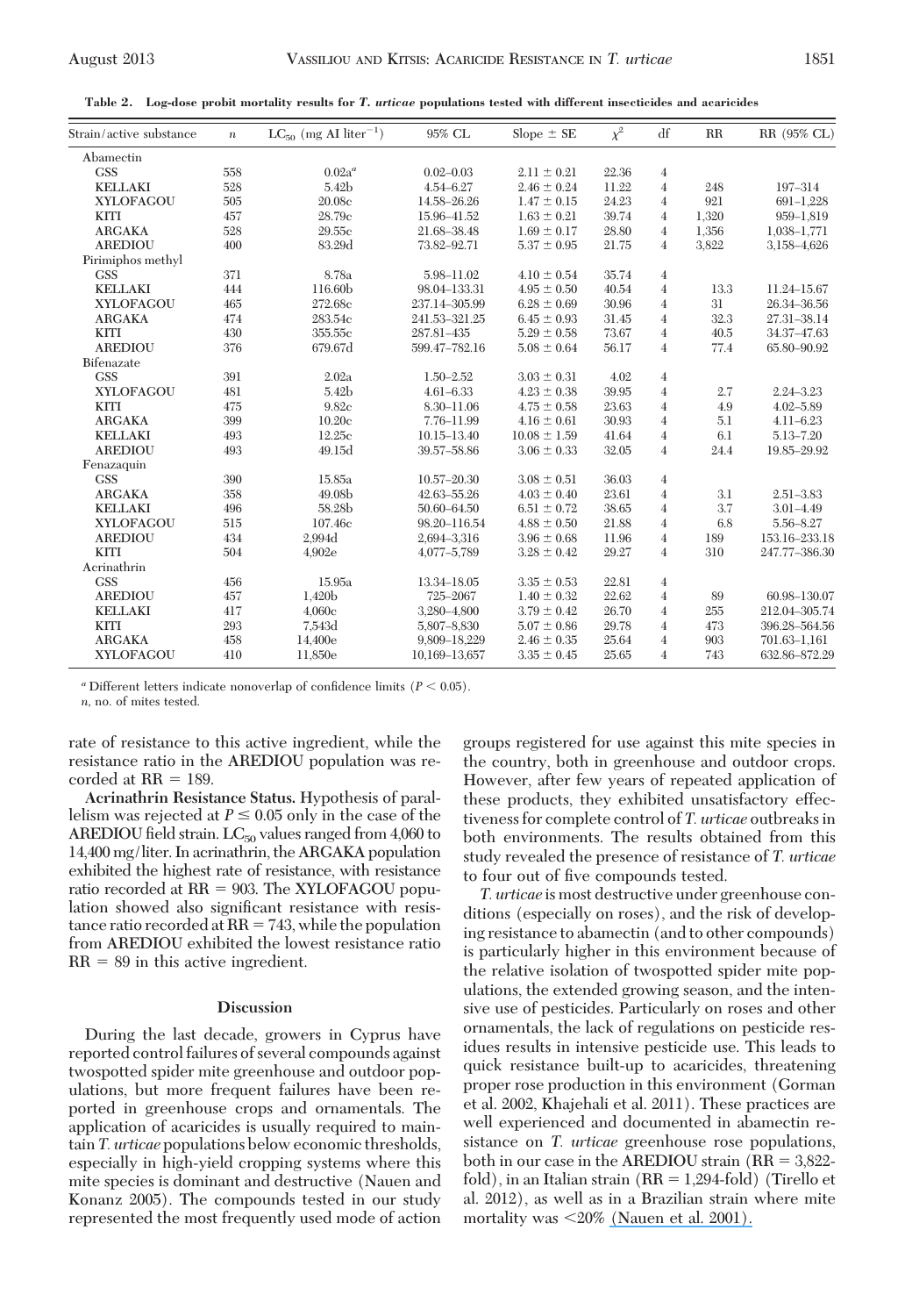Increasing levels of resistance to the most commonly used acaricides have caused multiple treatments, including overdoses. Although various aspects of abamectin resistance in *T. urticae* strains have been studied worldwide, in both greenhouse and outdoor environments (Campos et al. 1995, Beers et al. 1998, Stumpf and Nauen 2002, Sato et al. 2005, Cerna et al. 2009, Kwon et al. 2010c), there is no information about abamectin resistance levels in this pest, in Cyprus. Abamectin is a widely used by farmers broad-spectrum product with both insecticide and acaricide properties and considered safe to beneficial arthropods because of its short environmental persistence, rapid uptake into treated plants, and fast degradation of surface residues (Clark et al. 1995, Krämer and Schirmer 2007). For these reasons, abamectin remains one of the frequently used compounds for the past 20 yr for the control of twospotted spider mite and various insect pests in many indoor and outdoor crops in Cyprus, including roses and other ornamentals, strawberries, beans, tomatoes, cucumbers, etc.

In some of the aforementioned studies, it was found that resistance rate was related to the number and frequency of chemicals applied in a production season, and to the continuous use of compounds having the same effect mechanism (Campos et al. 1995, 1996). In our study, the history of applications using organophosphate, pyrethroid, avermectin, and METI acaricides against *T. urticae* populations significantly varied between these two environments (Table 1), while the number of chemical applications was not always related to high resistance. The only case justifying the relationship between the number of applications and high levels of resistance was that of abamectin  $(RR = 3822)$  in the AREDIOU greenhouse rose *T. urticae* strain. Here, the high number of applications  $(80)$  on greenhouse roses during a growing season revealed the severity of the problem with *T. urticae* and justifies the development of resistance, especially in abamectin (24 applications), as well as in other compounds tested (except bifenazate) (Table 2).

However, there were cases in both greenhouse and outdoor *T. urticae* populations where no relationship between the number of applications and resistance levels in abamectin was found. In greenhouse environment, the lowest resistance levels in abamectin were recorded in the KELLAKI greenhouse cucumber population (RR = 248-fold), despite the high number of applications  $($ >50) in a production season. The difference in resistance levels in abamectin on greenhouse rose and cucumber can be explained by the number of chemical applications (24 vs 10, respectively) these two crops received during a growing season, because of their different growing duration. Rose is considered a permanent ornamental in a greenhouse environment, whereas cucumber can be planted twice per season, or alternatively, it can be rotated with other crops. Subsequently, the rose *T. urticae* population received higher chemical pressure compared with the strain on cucumber.

Totally different situation was observed in the resistance to abamectin in field crops. Taking into account that only four, one, and two applications (Table 1) with this compound have been conducted against the XYLOFAGOU, KITI, and ARGAKA field populations, respectively, the recorded resistance to abamectin was significantly high ( $RR = 921$ -, 1,320-, and 1,356-fold, respectively). This is controversial to the findings obtained by Campos et al. (1995) where no resistance among *T. urticae* populations against this compound was found in a population that had been subjected to fewer than six applications per year.

One of the explanations of the instability in resistance between the two environments may be the migration of susceptible mites from nearby outdoor crops to greenhouse cucumber or resistant mites from greenhouse to field crops. This migration of susceptible (or resistant) mites from other host plants may also affect the reestablishment of susceptibility in both environments (Miller et al. 1985, Dunley and Croft 1992). This phenomenon is experienced in the case of cucumber. As it is a common practice adopted by the majority of Cypriot owners of polyethylene greenhouses (connected gutter or free Quonset) when temperature increases within the greenhouse, they leave open the polyethylene film windows and other parts of the greenhouse for better ventilation. These types of greenhouses have no ventilation systems and no site nets for preventing *T. urticae* or other pests from entering or leaving the greenhouse.

High resistance levels in Cypriot *T. urticae* populations were also recorded in the pyrethroid acrinathrin. A number of pyrethroid insecticides are frequently used for the control of phytophagous mites. Previous studies reported high levels of pyrethroid resistance in *T. urticae* populations worldwide, with resistance levels scaling 2,000 folds (Tsagkarakou et al. 2009, Van Leeuwen et al. 2009). In Cyprus, acrinathrin is widely used the last 15 yr for the control of insect and mite pests mostly in outdoor crops. According to our results (Table 2), significantly high levels of resistance at  $LC_{50}$  were recorded to this compound, mainly in *T*.  $urticae$  outdoor strains  $(473 \le RR \le 903)$ . Similar resistance levels  $(RR = 329)$  were found to acrinathrin in a Korean apple *T. urticae* strain (Kim et al. 2006).

Although a number of resistance mechanisms to different classes of insecto-acaricide compounds in *T. urticae* have been recently characterized at a molecular level (Tsagkarakou et al. 2009; Khajehali et al. 2011; Van Leeuwen et al. 2010; Kwon et al. 2010a,b; Dermauw et al. 2012), the avermectin and pyrethroid resistance mechanisms were not studied in this resistance monitoring study of the present research, and therefore, it is not possible to confirm the existence (or lack) of cross-resistance with other acaricides.

Early detection of resistance of *T. urticae* to insecticides and acaricides is a crucial element in the resistance management system to supress or delay resistance development. Depending on the growing environment (indoor or outdoor), control measures against *T. urticae* may vary. In greenhouse crops, release of beneficial organisms, including predatory mites such as *Phytoseiulus persimilis* (Canestrini and Fanzago) and *Neoseiulus californicus* (McGregor)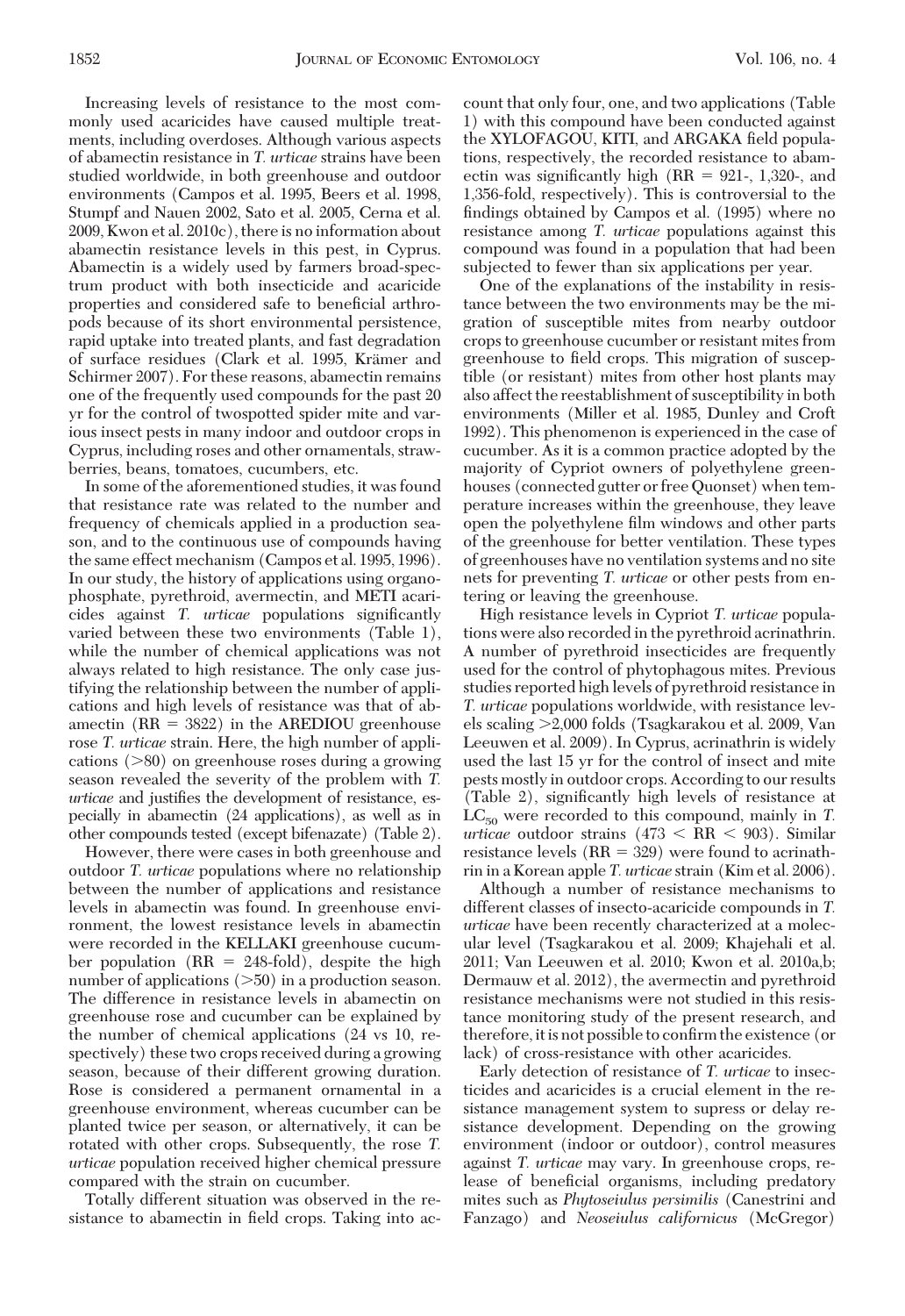(Acari: Phytoseiidae) may give good results in controlling resistant *T. urticae* populations. In outdoor crops preservation of natural enemies is important. In both cases, acaricide applications (under IPM programs) may be necessary to suppress twospotted spider mite populations; however, selective use of acaricides that are compatible with natural enemies may preserve predator populations and enhance control.

Undoubtedly, the 3,822-fold resistance recorded to abamectin in the greenhouse rose AREDIOU strain, as well as the high resistance levels found to other compounds tested, in both greenhouse and outdoor *T. urticae* populations, highlights the fragile and worrisome situation for its effective control, in Cyprus. The use of novel acaricides with distinct modes of action (as they become registered) may help in controlling resistant twospotted spider mite populations, both in greenhouse and outdoor environments and readily become part of resistance management programs. One of the strategies to prolong the efficacy of abamectin and acrinathrin in both environments is the rotation with other compounds with acaricidal effect, such as sulfur, fenpyroximate, propargite, clofentezine, tebufenpyrad, hexythiazox, bifanazate, spiromesifen, etc. The data obtained from this study can be used as a basis for future resistance *T. urticae* monitoring programs in Cyprus.

#### **Acknowledgments**

We would like to thank Dimitris Kourris, Eleni Assioti, and Andreas Kinezos for their valuable assistance in conducting the mite field collections and the toxicological bioassays. The project was funded by the Research Promotion Foundation and the Agricultural Research Institute of Cyprus, under the acronym "AKAREA–AEIFORIA/GEORGO/0308(BE)05."

### **References Cited**

- **Abbott, W. S. 1925.** A method of computing the effectiveness of an insecticide. J. Econ. Entomol. 18: 265-267.
- **Beers, E. H., H. Riedl, and J. E. Dunley. 1998.** Resistance to abamectin and reversion to susceptibility to fenbutatin oxide in spider mite (Acari: Tetranychidae) populations in the Pacific Northwest. J. Econ. Entomol. 91: 352-360.
- **Campos, F., R. A. Dybas, and D. A. Krupa. 1995.** Susceptibility of twospotted spider mite (Acari: Tetranychidae) populations in California to abamectin. J. Econ. Entomol. 88: 225-231.
- **Campos, F., D. A. Krupa, and R. A. Dybas. 1996.** Susceptibility of population of two-spotted spider mites (Acari: Tetranychidae) from Florida, Holland, and the Canary Islands to abamectin and characterization of abamectin resistance. J. Econ. Entomol. 89: 594-601.
- **Cerna, E., Y. Ochoa, L. Aguirre, M. Badii, G. Gallegos, and J. Landeros. 2009.** Resistance levels in populations of *Tetranychus urticae* in strawberry crops. Rev. Colomb. Entomol. 35: 52-56.
- **Clark, J. M., J. G. Scott, F. Campos, and J. R. Bloomquist. 1995.** Resistance to avermectins-extent, mechanisms, and management implications. Annu. Rev. Entomol. 40:  $1 - 30.$
- **Cranham, J. E., and W. Helle. 1985.** Pesticide resistance in Tetranychidae, pp. 405–421, vol. 1B. *In* W. Helle and M.W. Sabelis (eds.), Spider Mites. Their Biology, Natural

Enemies and Control. Word crop pests. Elsevier, Amsterdam, The Netherlands.

- **Croft, B. A., and H. E. van de Baan. 1988.** Ecological and genetic factors inßuencing evolution of pesticide resistance in tetranychid and phytoseiid mites. Exp. Appl. Acarol. 4: 277-300.
- **Dekeyser, M. A. 2005.** Acaricide mode of action. Pest Manag. Sci. 61: 103-110.
- **Dermauw, W., A. Ilias., M. Riga, A. Tsagkarakou, M. Grbic´, L. Tirry, T. Van Leewen, and J. Vontas. 2012.** The cysloop ligand-gated ion channel gene family of *Tetranychus urticae:* implications for acaricide toxicology and a novel mutation associated with abamectin resistance. Insect Biochem. Mol. Biol. 42: 455-465.
- **Dunley, J. E., and B. A. Croft. 1992.** Dispersal and gene ßow of pesticide resistance traits in phytoseiid and tetranychid mites. Exp. Appl. Acarol. 14: 313-325.
- **Feyereisen, R. 1995.** Molecular biology of insecticide resistance. Toxicol. Lett. 82-82: 83-90.
- **Finney, D. J. 1971.** Probit analysis. Cambridge University Press, Cambridge, United Kingdom.
- **Georghiou, G. P., and A. Lagunes–Tejeda. 1991.** The occurrence of resistance of pesticides in arthropods: an index of cases reported through 1989. Food and Agricultural Organizasion of the United Nations, Rome, Italy.
- **Georghiou, G. P., and C. E. Taylor. 1977.** Genetic and biological influences in evolution of insecticide resistance. J. Econ. Entomol. 70: 319-323.
- **Gorman, K., F. Hewitt, G. Devine, and I. Denholm. 2002.** New developments in insecticide resistance in the glasshouse whiteßy (Trialeurodes vaporariorum) and the twospotted spider mite (*Tetranychus urticae*) in the UK. Pest Manag. Sci. 58: 123-130.
- **Jeppson, L. R., H. Keifer, and E. W. Baker. 1975.** Mites injurious to economic plants. University of California Press, Berkley, CA.
- **Kasap, I. 2005.** Life-history traits of the predaceous mite *Kampinodromus aberrans* (Oudemans) (Acarina: Phytoseidae) on four different types of food. Biol. Control 35:  $40 - 45.$
- **Khajehali, J., P. Van Nieuwenhuyse, P. Demaedht, L. Tirry, and T. Van Leeuwen. 2011.** Acaricide resistance and resistance mechanisms in *Tetranychus urticae* populations from rose greenhouses in The Netherlands. Pest Manag. Sci. 67: 1424-1433.
- **Kim, Y. J., H.M. Park, J. R. Cho, and Y. J. Ahn. 2006.** Multiple resistance and biochemical mechanisms of pyridaben resistance in *Tetranychus urticae* (Acari: Tetranychidae). J. Econ. Entomol. 99: 954-958.
- **Knowles, C. O. 1997.** Mechanisms of resistance to acaricides, pp 57-77. *In* V. Sjut (ed.), Molecular Mechanisms of Resistance to Agrochemicals. Springer, New York, NY.
- Krämer, W., and U. Schirmer. 2007 Modern crop protection compounds, vol. 3. WILEY-VCH Verlag GmbH & Co., Weinheim, Germany. (ISBN:978-3-527-31496-6.
- **Kwon, D. H., K. S. Yoon, J. M. Clark, and S. H. Lee. 2010a.** A point mutation in a glutamate-gated chloride channel confers abamectin resistance in the twospotted spider mite, *Tetranychus urticae* Koch. Insect Mol. Biol. 18: 583-591.
- **Kwon, D. H., G. M. Seong, T. J. Kang, and S. H. Lee. 2010b.** Multiple resistance mechanisms to abamectin in the twospotted spider mite. J. Asia-Pacific Entomol. 13: 229-232.
- **Kwon, D. H., D. Y. Song, S. Kang, J. J. Ahn, J. H. Lee, B. R. Choi, S.W. Lee, J. H. Kim, and S. H. Lee. 2010c.** Residual contact vial bioassay for the on-site detection of acaricide